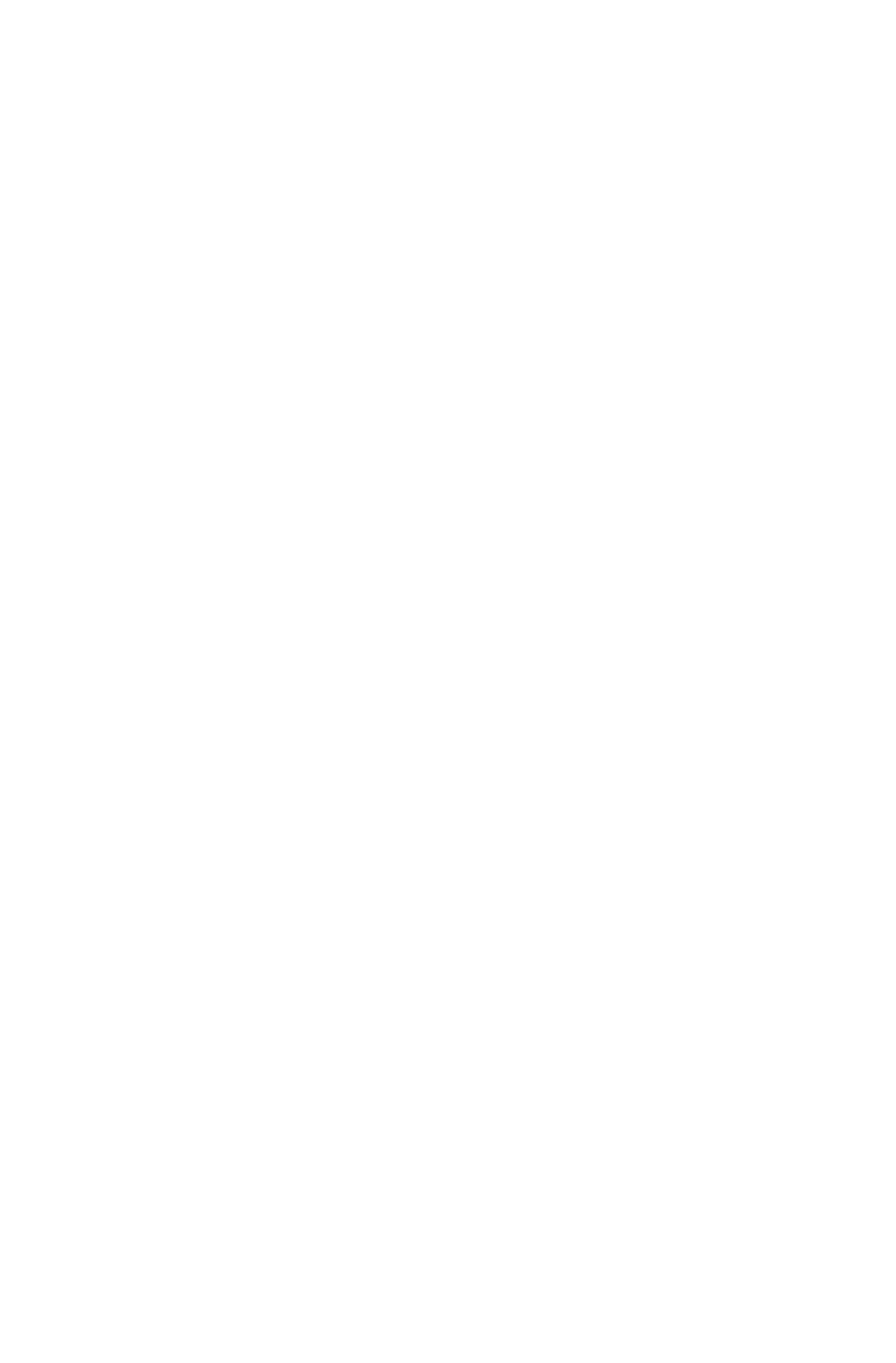

## *OBJECTIVE*

The CIRS Model 020 BR3D Breast Imaging Phantom assesses detectability of lesions of various sizes within a tissue-equivalent, heterogeneous background.

## *DESCRIPTION OF THE PHANTOM*

Model 020 contains six heterogeneous, breast-equivalent slabs, which accurately demonstrate how underlying targets can be obscured by varying glandularity. Each slab consists of two tissue-equivalent materials mimicking 100% adipose and gland tissues "swirled" together in an approximate 50/50 ratio by weight. Because each slab has a unique swirl pattern, the phantom can be arranged to create multiple backgrounds. One slab contains an assortment of micro-calcifications, fibrils and masses and can be positioned at varying depths. All semicircular-shaped slabs measure 100 x 180 x 10 mm.

## *BENEFITS OF THE PHANTOM*

In traditional 2D mammography, cancerous masses may be camouflaged by superposition of dense breast tissue. Tomosynthesis can help to eliminate this overlap by capturing multiple image "slices" of the breast that can be combined to create 3D reconstruction. As this new technology gains momentum in the breast-imaging field, CIRS identified a need for a more realistic phantom to allow complex system checks. The Model 020 is more representative than standard homogeneous phantoms and the complex background provides a greater challenge for target detection. Slab configurations of the Model 020 provide a range of thicknesses with or without targets.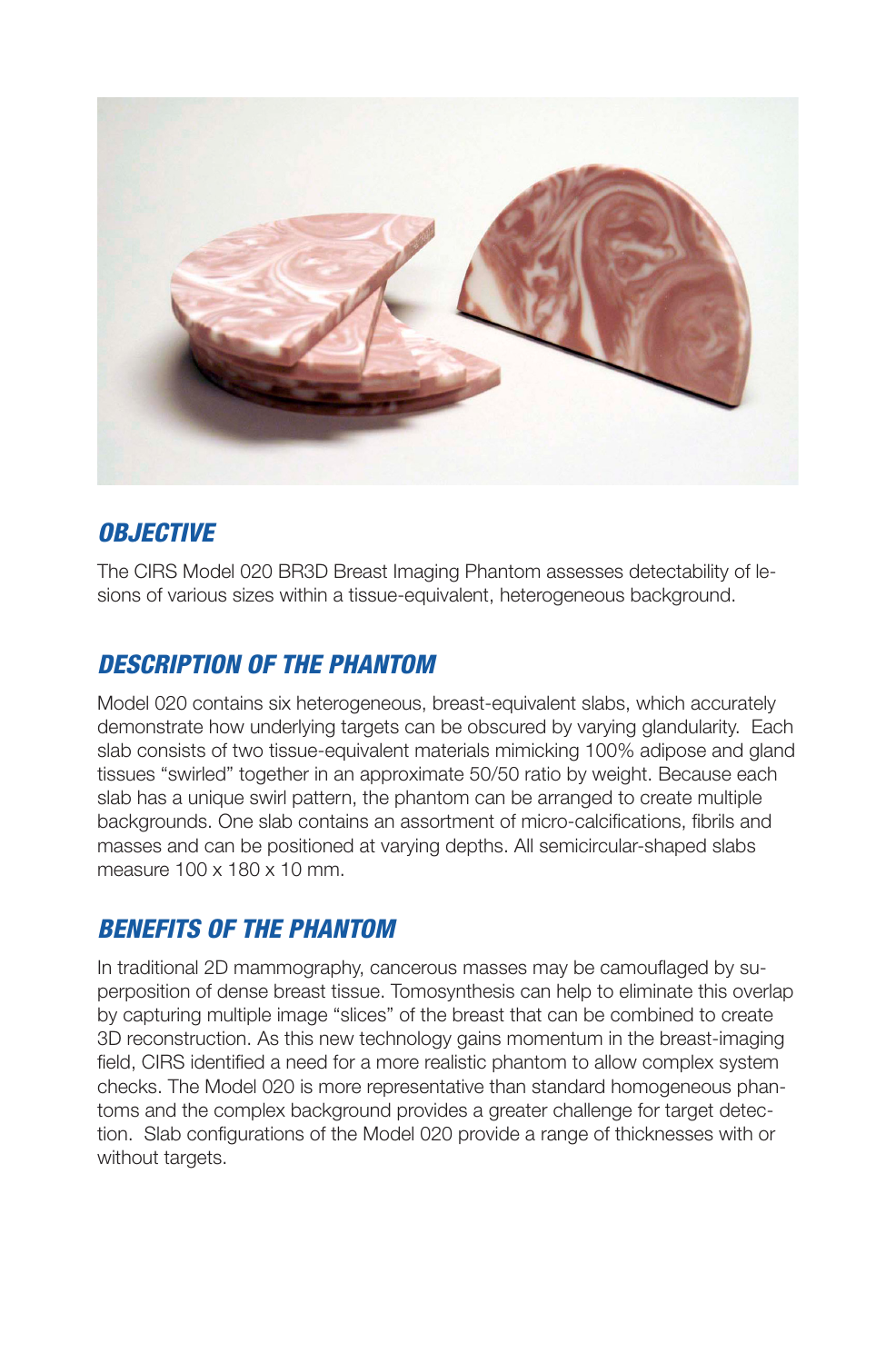## *PHANTOM SPECIFICATIONS*

#### MODEL 020 SET INCLUDES:

| <b>QTY</b> | ITEM NO.  | <b>COMPONENT DESCRIPTION</b>                |
|------------|-----------|---------------------------------------------|
|            | $020 - 1$ | <b>BR3D Breast Imaging Target Slab</b>      |
| 5          | $020 - 2$ | <b>BR3D Breast Imaging Background Slabs</b> |
|            |           | User Guide                                  |
|            |           | 60-Month Warranty                           |

#### SLABS

Epoxy resin: swirled to approximate 50% glandular / 50% adipose tissue by weight

Size: 100 x 180 x 10 mm, semicircular shape

#### LESIONS (CaCO3 specks)

Grain size: 0.130, 0.165, 0.196, 0.230, 0.290 & 0.400 mm

#### SPHEROIDAL MASSES

Epoxy resin: equivalent to breast carcinoma Diameters: 1.80, 2.38, 3.18, 3.96, 4.76 & 6.32 mm

#### **FIBERS**

10 mm length Diameters: 0.15, 0.18, 0.23, 0.28, 0.38, 0.41, & 0.60 mm

## *CARE AND HANDLING*

Phantom may be cleaned with mild soap and water. Avoid solvent or abrasive cleaning agents.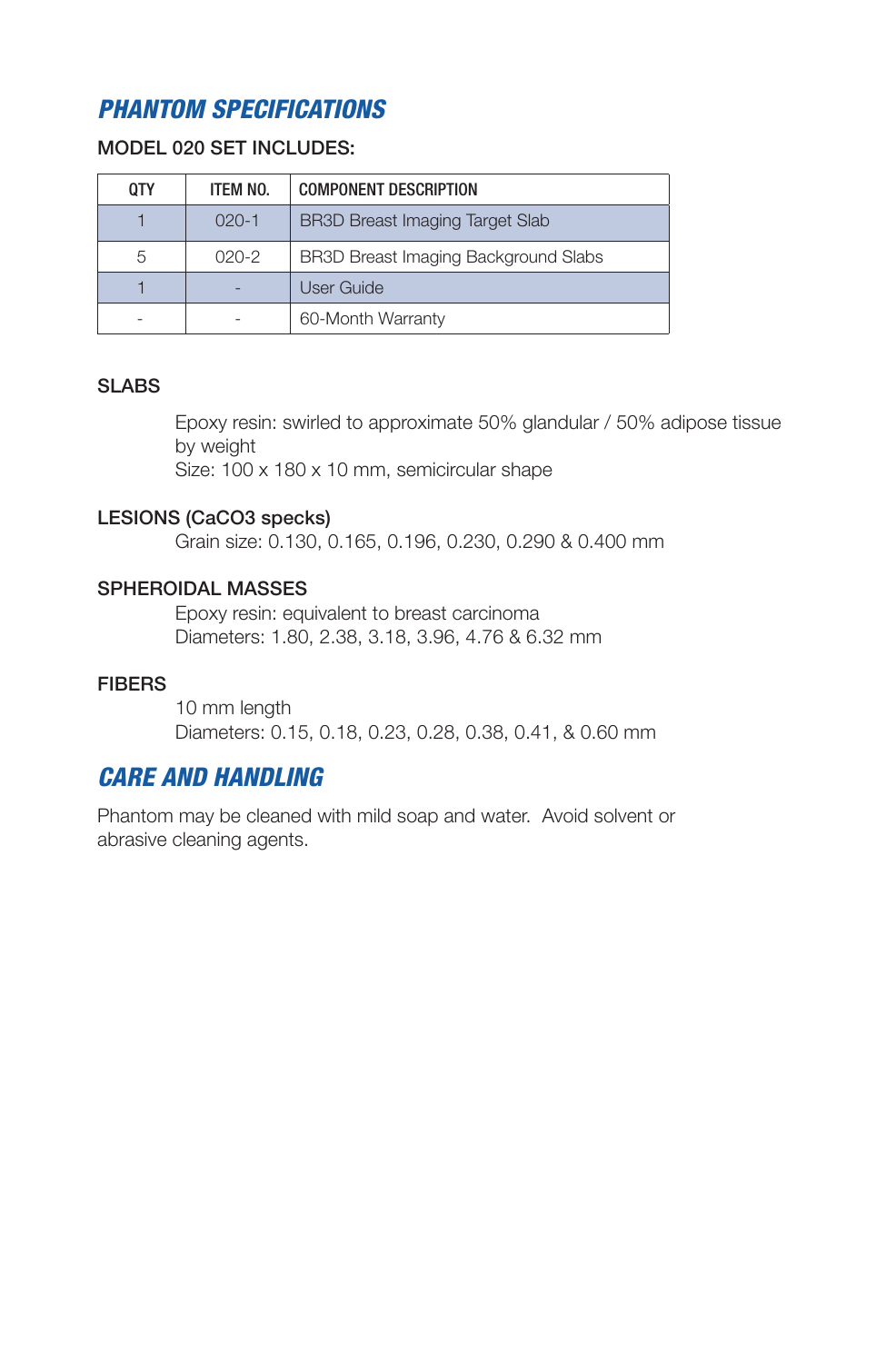

Coronal CT image of the Phantom Set



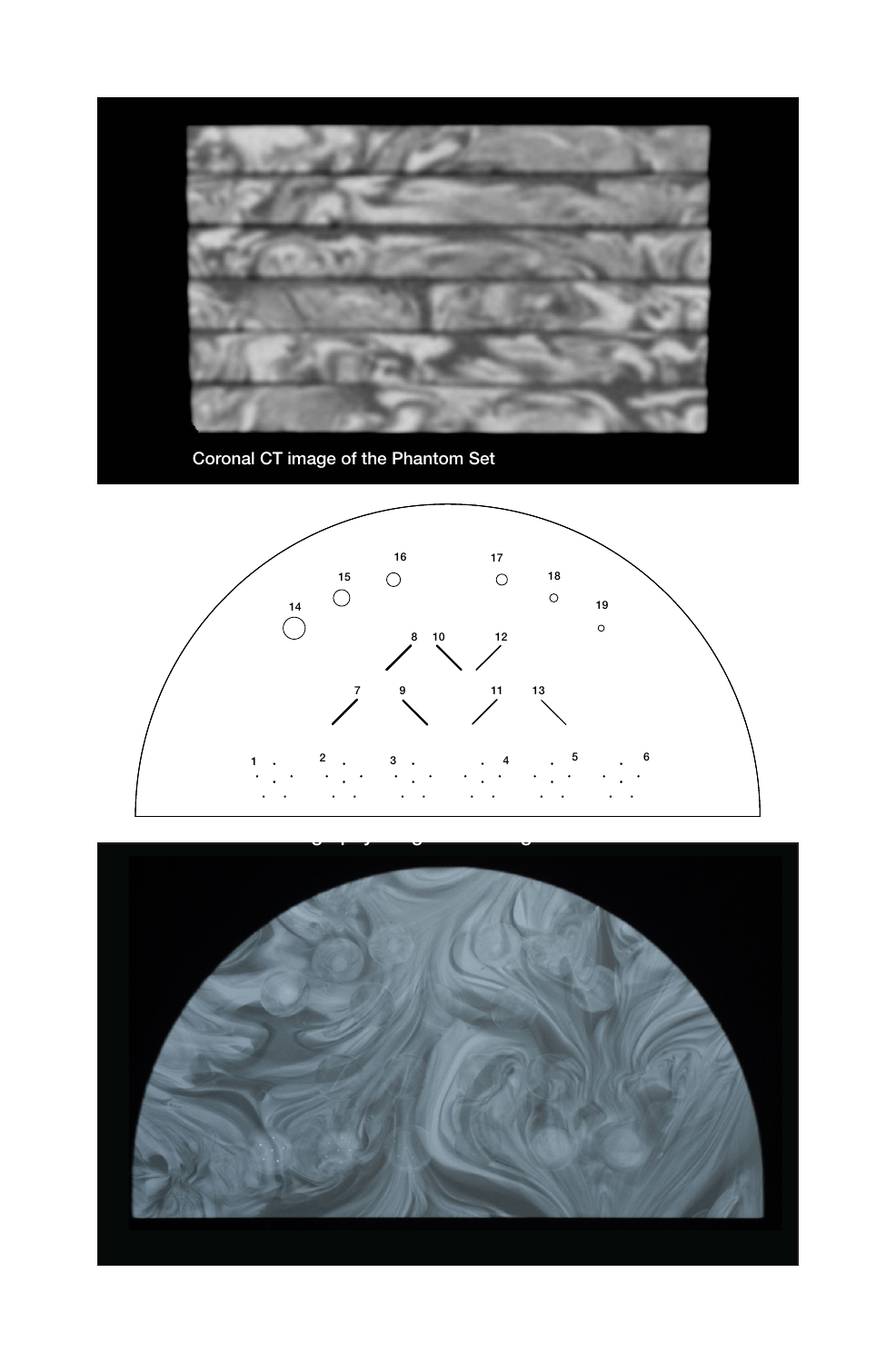### *WARRANTY*

All standard CIRS products and accessories are warranted by CIRS against defects in material and workmanship for a period as specified below. During the warranty period, the manufacturer will repair or, at its option, replace, at no charge, a product containing such defect provided it is returned, transportation prepaid, to the manufacturer. Products repaired in warranty will be returned transportation prepaid.

There are no warranties, expressed or implied, including without limitation any implied warranty of merchantability or fitness, which extend beyond the description on the face hereof. This expressed warranty excludes coverage of, and does not provide relief for, incidental or consequential damages of any kind or nature, including but not limited to loss of use, loss of sales or inconvenience. The exclusive remedy of the purchaser is limited to repair, recalibration, or replacement of the product at manufacturer's option.

This warranty does not apply if the product, as determined by the manufacturer, is defective because of normal wear, accident, misuse, or modification.

#### **NON-WARRANTY SERVICE**

If repairs or replacement not covered by this warranty are required, a repair estimate will be submitted for approval before proceeding with said repair or replacement.

#### **RETURNS**

If you are not satisfied with your purchase for any reason, please contact your local distributor prior to returning the product. Visit https://www.cirsinc.com/distributors/ to find your local distributor. If you purchased your product direct through CIRS, call Customer Service at 800-617-1177, email rma@cirsinc.com, or fax an RMA request form to 757-857-0523. CIRS staff will attempt to remedy the issue via phone or email as soon as possible. If unable to correct the problem, a return material authorization (RMA) number will be issued. Non-standard or "customized" products may not be returned for refund or exchange unless such product is deemed by CIRS not to comply with documented order specifications. You must return the product to CIRS within 30 calendar days of the issuance of the RMA. All returns should be packed in the original cases and or packaging and must include any accessories, manuals and documentation that shipped with the product. The RMA number must be clearly indicated on the outside of each returned package. CIRS recommends that you use a carrier that offers shipment tracking for all returns and insure the full value of your package so that you are completely protected if the shipment is lost or damaged in transit. If you choose not to use a carrier that offers tracking or insure the product, you will be responsible for any loss or damage to the product during shipping. CIRS will not be responsible for lost or damaged return shipments. Return freight and insurance is to be pre-paid.

#### **WITH RMA NUMBER, ITEMS MAY BE RETURNED TO:**

**CIRS Receiving** 900 Asbury Ave, Norfolk, Virginia, 23513 USA

| <b>PRODUCT</b>                          | <b>WARRANTY PERIOD</b> |
|-----------------------------------------|------------------------|
| Model 020 - BR3D Breast Imaging Phantom | 60 Months              |